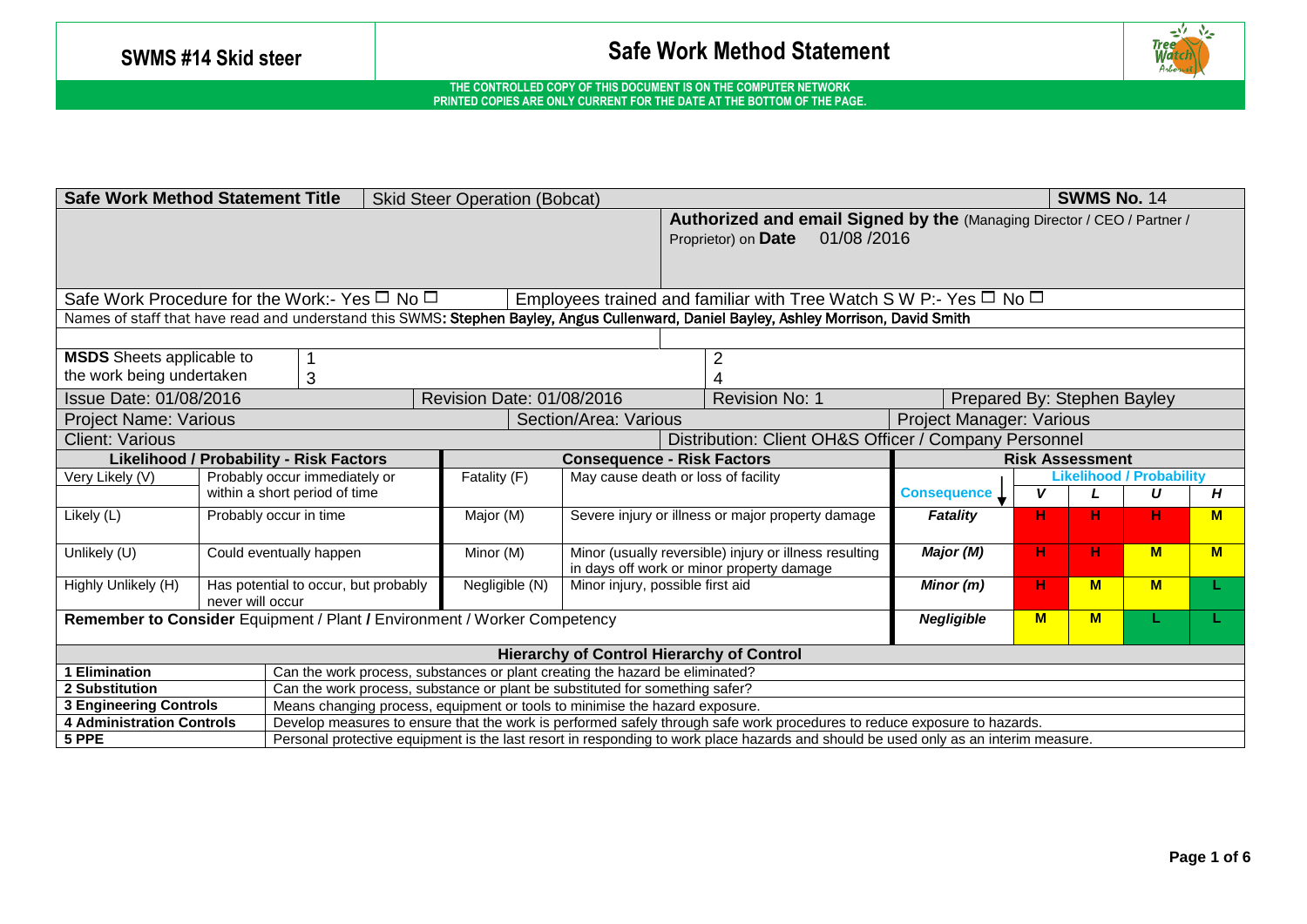

| <b>Work Method / Task Description</b>                       | <b>Hazards</b>                                                                              | <b>Risk</b>    | <b>Risk Control Measures</b>                                                                                                                                                                                                                                         | <b>Responsible Person</b>       |
|-------------------------------------------------------------|---------------------------------------------------------------------------------------------|----------------|----------------------------------------------------------------------------------------------------------------------------------------------------------------------------------------------------------------------------------------------------------------------|---------------------------------|
| List the tasks required to perform the activity in          | Against each task list the Hazards                                                          | <b>Score</b>   | List the Control measures required to eliminate or minimize the workers                                                                                                                                                                                              | with responsibility for control |
| the sequence in which they occur                            | that could result in injury when the<br>task is performed by the worker                     |                | exposure to each identified hazard                                                                                                                                                                                                                                   | measure implementation          |
| Working outdoors                                            | Personnel are exposed to<br>excessive ultra violet light<br>without adequate<br>protection. | M              | Suitable clothing, hats, glasses should be used to reduce<br>$\bullet$<br>exposure<br>All employees to apply SPF 30+ sunscreen at the<br>beginning of the day and reapply every 2 hours                                                                              | <b>Supervisor Employee</b>      |
| Manual handling                                             | Excessive manual handling<br>could lead to muscular<br>skeletal injury.                     | $\overline{M}$ | Use mechanical aids ie forklift<br>$\bullet$<br>Lift with correct posture and do not try to lift something<br>$\bullet$<br>too heavy<br>Request help when lifting heavy loads<br>$\bullet$                                                                           | <b>Supervisor Employee</b>      |
| Personal protective equipment<br>required for this activity | Personal injuries                                                                           | H              | Hi visibility clothing<br>$\bullet$<br>Safety footwear<br>$\bullet$<br><b>Safety Helmet</b><br>$\bullet$<br>Safety glasses as required<br>Hearing protection as required<br>$\bullet$                                                                                | <b>Supervisor Employee</b>      |
| Check machine                                               | <b>Equipment failure</b><br>Collision / injury                                              | H<br>H         | Carry out daily inspection / checks as per manufacturers<br>$\bullet$<br>operating manual<br>Read all manufacturers safety decals / stickers on                                                                                                                      | <b>Supervisor Employee</b>      |
|                                                             |                                                                                             |                | machine<br>Record in the log book and sign off by person making<br>$\bullet$<br>entry<br>Three monthly mechanical service<br>$\bullet$<br>Report any defects or damage to supervisor immediately.<br>$\bullet$<br>Do not use machine until these are repaired fixed. |                                 |
|                                                             | Operated by unauthorised<br>unqualified person(s)                                           | Н              | $\bullet$<br>Place 'DANGER do not use' tag on machine to prevent<br>$\bullet$<br>use by others.                                                                                                                                                                      |                                 |
| Check work area                                             | Machine rollover, striking<br>workers, plant or obstacles                                   | M              | Check work area prior to entering for ground conditions,<br>obstacles, other plant or persons to be aware of<br>surroundings, keep minimum 2 m from banks                                                                                                            | <b>Supervisor Employee</b>      |
| General travelling on site                                  | Collision with persons,<br>plant or obstacles                                               | H              | All persons in area to wear high visibility clothing<br>$\bullet$<br>Ensure flashing light and beeper are working<br>$\bullet$<br>Competent accredited operator only<br>$\bullet$<br>Observe speed limit at all times<br>$\bullet$                                   | Operator                        |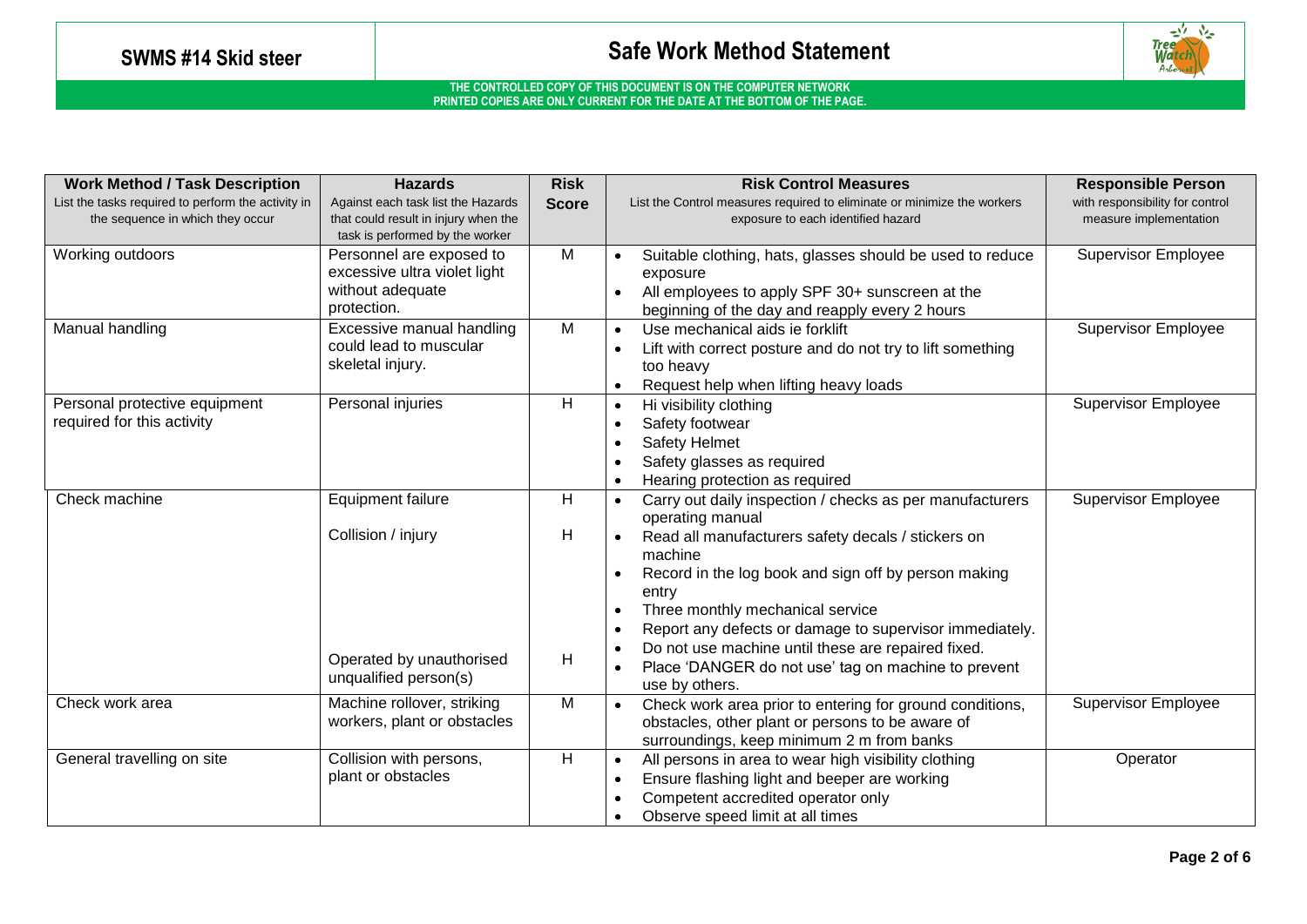

| <b>Work Method / Task Description</b>                                                  | <b>Hazards</b>                                                                                                |                             | <b>Risk Control Measures</b>                                                                                  | <b>Responsible Person</b>                                 |
|----------------------------------------------------------------------------------------|---------------------------------------------------------------------------------------------------------------|-----------------------------|---------------------------------------------------------------------------------------------------------------|-----------------------------------------------------------|
| List the tasks required to perform the activity in<br>the sequence in which they occur | Against each task list the Hazards<br>that could result in injury when the<br>task is performed by the worker | <b>Risk</b><br><b>Score</b> | List the Control measures required to eliminate or minimize the workers<br>exposure to each identified hazard | with responsibility for control<br>measure implementation |
| Use of fork attachments                                                                | Load falling and hitting                                                                                      | M                           | Ensure load is secure prior to lifting above 1m<br>$\bullet$                                                  | Operator                                                  |
|                                                                                        | persons / structure                                                                                           |                             | Do not lift above persons                                                                                     |                                                           |
|                                                                                        |                                                                                                               |                             | Do not exceed SWL of machine or attachment<br>$\bullet$                                                       |                                                           |
|                                                                                        | Overloading forklift                                                                                          |                             | Check weight of material to be lifted<br>$\bullet$                                                            |                                                           |
| Refuelling                                                                             | Fire / explosion                                                                                              | M                           | Do not smoke whilst refuelling and remove all ignition<br>$\bullet$                                           | Operator                                                  |
|                                                                                        |                                                                                                               |                             | sources                                                                                                       |                                                           |
|                                                                                        |                                                                                                               |                             | Fuel stored off site in approved fuel store                                                                   |                                                           |
|                                                                                        |                                                                                                               |                             | Do not refuel whilst machine is running                                                                       |                                                           |
|                                                                                        | Spills and splashes / skin                                                                                    |                             | Use a appropriately sized funnel to avoid spills<br>$\bullet$                                                 |                                                           |
|                                                                                        | contact                                                                                                       |                             | Read understand and comply with MSDS<br>$\bullet$                                                             |                                                           |
|                                                                                        |                                                                                                               |                             | Wash hands and face after refuelling to avoid                                                                 |                                                           |
|                                                                                        |                                                                                                               |                             | contamination.                                                                                                |                                                           |
| Excavation with backhoe                                                                | Striking underground                                                                                          | H                           | Liaison with foreman to identify details of underground<br>$\bullet$                                          | Operator                                                  |
|                                                                                        | services                                                                                                      |                             | services                                                                                                      |                                                           |
|                                                                                        |                                                                                                               |                             | Use services of dial before you dig if unsure of<br>$\bullet$                                                 |                                                           |
|                                                                                        |                                                                                                               |                             | services location<br>$\bullet$                                                                                |                                                           |
|                                                                                        | Persons falling into pads                                                                                     | H                           | Use a spotter when underground services may be                                                                |                                                           |
|                                                                                        | and footings                                                                                                  |                             | present                                                                                                       |                                                           |
|                                                                                        |                                                                                                               |                             | Use shovel to locate services where required to                                                               |                                                           |
|                                                                                        | Trench collapse                                                                                               | H                           | gently dig where services may be                                                                              |                                                           |
|                                                                                        |                                                                                                               |                             | Set up exclusion zone with barricades or bunting to                                                           |                                                           |
|                                                                                        |                                                                                                               |                             | identify area with excavations                                                                                |                                                           |
|                                                                                        | Striking persons working                                                                                      | H                           | Only persons directly involved with operation to be within                                                    |                                                           |
|                                                                                        | near machine                                                                                                  |                             | the exclusion zone                                                                                            |                                                           |
|                                                                                        |                                                                                                               |                             | Ensure excavations are barricaded at conclusion of                                                            |                                                           |
|                                                                                        |                                                                                                               |                             | excavation                                                                                                    |                                                           |
|                                                                                        |                                                                                                               |                             | Ensure trenches and excavations are battered or                                                               |                                                           |
|                                                                                        |                                                                                                               |                             | benched when they are more than 1.5 m deep                                                                    |                                                           |
|                                                                                        |                                                                                                               |                             | Stockpile material away from excavation at least 2m<br>$\bullet$                                              |                                                           |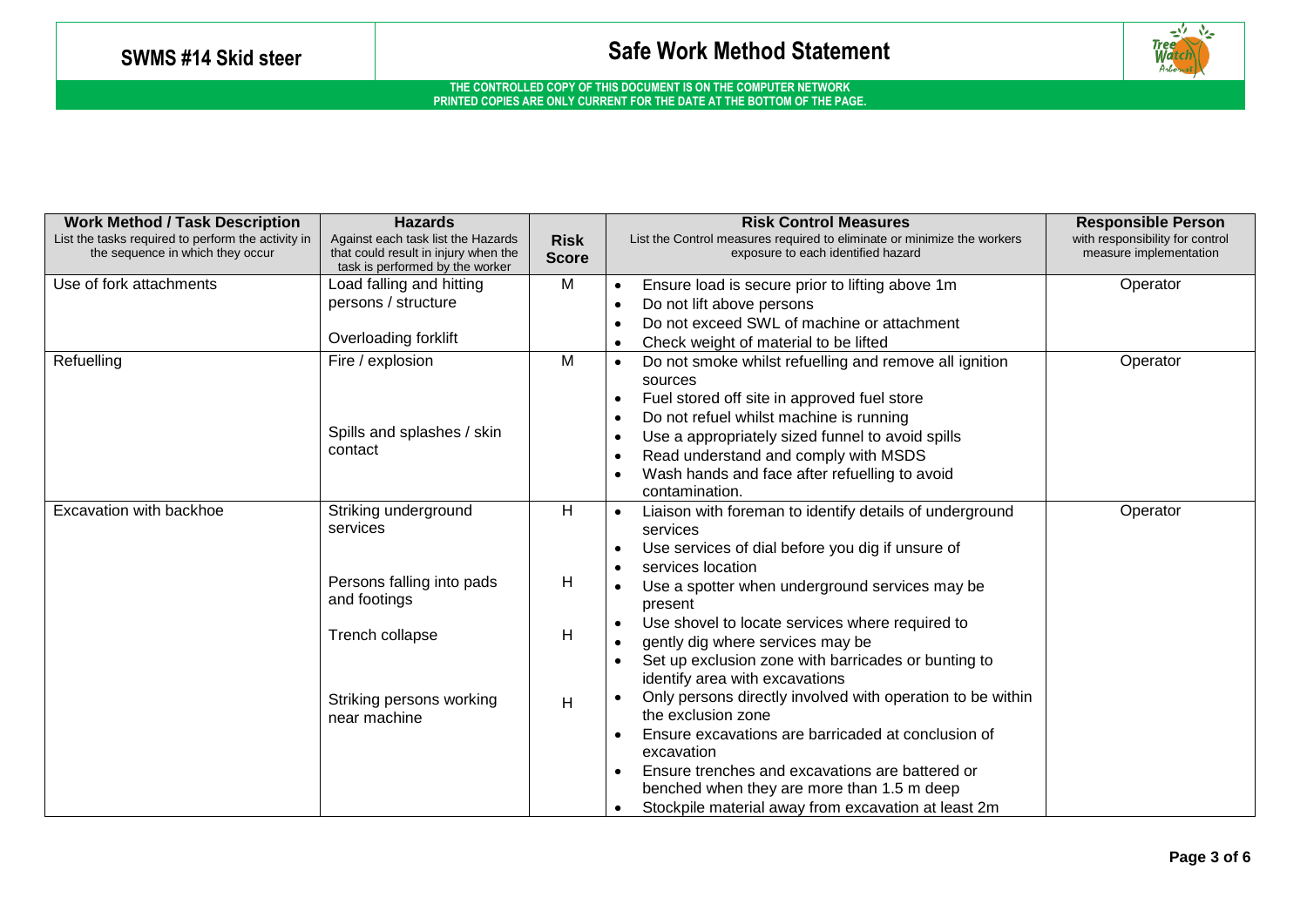

|  | Spotter to maintain a clear distance from machine whilst<br>working          |  |
|--|------------------------------------------------------------------------------|--|
|  | Spotter to ensure that operator has seen him prior to<br>approaching machine |  |
|  | Operator to be aware of spotters location at all times                       |  |

| <b>Work Method / Task Description</b><br>List the tasks required to perform the activity in<br>the sequence in which they occur | <b>Hazards</b><br>Against each task list the Hazards<br>that could result in injury when the<br>task is performed by the worker |                                                                                                                                          | <b>Risk</b><br><b>Score</b> |                                                               |                                                                                                                                                                                                                                                                                                                       | <b>Risk Control Measures</b><br>List the Control measures required to eliminate or minimize the workers<br>exposure to each identified hazard                                                                                                                                                                                                                                                                                                                                                                                                             | <b>Responsible Person</b><br>with responsibility for control<br>measure implementation |
|---------------------------------------------------------------------------------------------------------------------------------|---------------------------------------------------------------------------------------------------------------------------------|------------------------------------------------------------------------------------------------------------------------------------------|-----------------------------|---------------------------------------------------------------|-----------------------------------------------------------------------------------------------------------------------------------------------------------------------------------------------------------------------------------------------------------------------------------------------------------------------|-----------------------------------------------------------------------------------------------------------------------------------------------------------------------------------------------------------------------------------------------------------------------------------------------------------------------------------------------------------------------------------------------------------------------------------------------------------------------------------------------------------------------------------------------------------|----------------------------------------------------------------------------------------|
| Loading trucks / bins with bobcat                                                                                               | Persons struck by material<br>loaded into truck / bin<br>Overloading of truck / bin                                             |                                                                                                                                          | H<br>H                      | $\bullet$<br>$\bullet$<br>$\bullet$<br>$\bullet$<br>$\bullet$ | too close to the truck/bin whilst being loaded,<br>affected by falling material<br>Never lift load of material above or near persons<br>Persons to be kept clear of loading operation, area<br>clear of operation<br>truck/ bin is not overloaded<br>Never load the truck / bin above the height of the<br>side walls | Use truck driver or spotter to ensure that no persons get<br>spotter/driver to stand in position so as to see the area on<br>the opposite side of the truck/bin to the side being loaded<br>when the operator has no view of the area. Spotter must<br>ensure that they are not in a position where they can be<br>supervisor to advise all persons un-associated to keep<br>Truck driver / operator to assess load to ensure that the<br>When loading wet or dense material; eg concrete or wet<br>soil, the maximum weight may be exceeded more quickly | Operator                                                                               |
| <b>Personnel Qualifications and Experience</b>                                                                                  | <b>Personnel Duties and Responsibilities</b>                                                                                    |                                                                                                                                          |                             |                                                               | <b>Training Required to Complete Work</b>                                                                                                                                                                                                                                                                             |                                                                                                                                                                                                                                                                                                                                                                                                                                                                                                                                                           |                                                                                        |
| Construction OH&S induction (White Card)                                                                                        | Supervisor to carry out daily inspections of work site                                                                          |                                                                                                                                          |                             |                                                               | Supervisor to be trained in risk identification risk assessment                                                                                                                                                                                                                                                       |                                                                                                                                                                                                                                                                                                                                                                                                                                                                                                                                                           |                                                                                        |
| Company OH&S induction<br>Site specific induction                                                                               |                                                                                                                                 | for hazards.                                                                                                                             |                             |                                                               | and risk control eg Job Safety Analysis (JSA's)                                                                                                                                                                                                                                                                       |                                                                                                                                                                                                                                                                                                                                                                                                                                                                                                                                                           |                                                                                        |
| Operator to be trained and accredited                                                                                           |                                                                                                                                 | All personnel to maintain tidy work area on site at<br>all times. Personal Protective Equipment (PPE) to<br>be worn at all times on site |                             |                                                               |                                                                                                                                                                                                                                                                                                                       | Supervisor to be appropriately trained, qualified and<br>competent in OH&S.                                                                                                                                                                                                                                                                                                                                                                                                                                                                               |                                                                                        |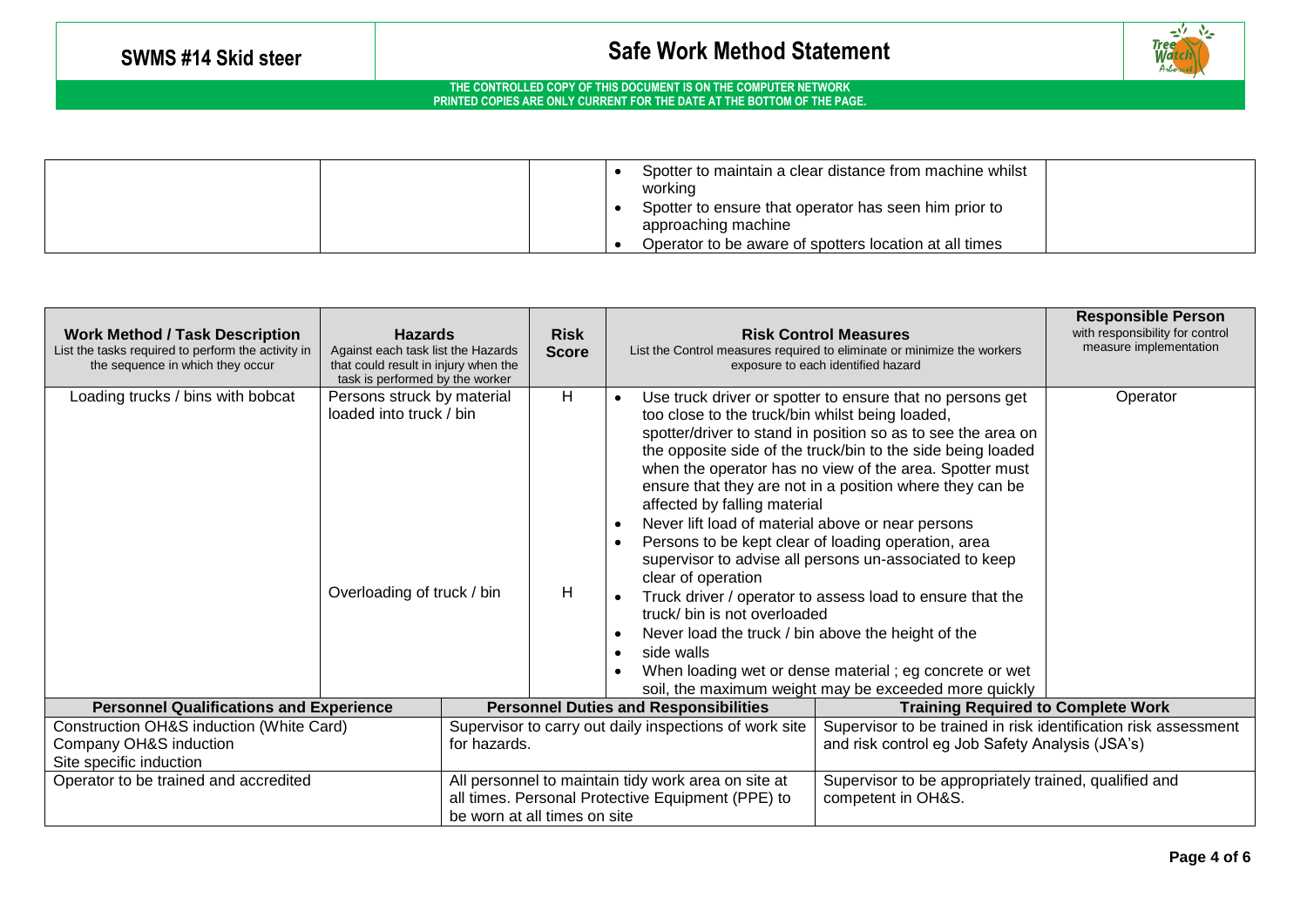

| Trained Spotters are to be used for operations near                            | Barricading to be used as appropriate to protect |                                                                    | On the job skills training to be conducted by Supervisor to |  |  |
|--------------------------------------------------------------------------------|--------------------------------------------------|--------------------------------------------------------------------|-------------------------------------------------------------|--|--|
| underground services                                                           | others from working below elevated work          |                                                                    | personnel.                                                  |  |  |
| Engineering Details / Certificates / WorkSafe Approvals / Australian Standards |                                                  | Referenced – Guidance Notes / Regulations / Legislation            |                                                             |  |  |
| AS 229401:1997 Earth-moving Machinery - Protective structures - General        |                                                  | Occupational Health and Safety Act 2004                            |                                                             |  |  |
| AS 2664-1983 Earthmoving machinery - Seat belts and seat belt anchorages       |                                                  | OH&S Safety Regulations 2007, Chapter 5 - Part 5.1 Construction    |                                                             |  |  |
| AS/NZS 4602:1999 High visibility safety garments                               |                                                  | OH&S Safety Regulations 2007, Chapter 3 - Part 3.5 Plant           |                                                             |  |  |
| AS 4024 Safeguarding of machinery (Series)                                     |                                                  | OH&S Safety Regulations 2007, Chapter 3 - Part 3.6 High Risk Work  |                                                             |  |  |
| AS 1470 Health and Safety at Work – Principles and Practices                   |                                                  | Code of Practice for Plant 1995 (Compliance Code)                  |                                                             |  |  |
|                                                                                |                                                  | OH&S Safety Regulations 2007, Chapter 3 - Part 3.1 Manual Handling |                                                             |  |  |

| Engineering Details / Certificates / WorkSafe Approvals / Australian Standards   |                      |                                                                            | Referenced - Guidance Notes / Regulations / Legislation                        |  |  |
|----------------------------------------------------------------------------------|----------------------|----------------------------------------------------------------------------|--------------------------------------------------------------------------------|--|--|
|                                                                                  |                      | OH&S Safety Regulations 2007, Chapter 3 - Part 3.2 Noise                   |                                                                                |  |  |
|                                                                                  |                      | Code of Practice for Manual Handling (Compliance Code)                     |                                                                                |  |  |
|                                                                                  |                      |                                                                            | Code of Practice for Noise (Compliance Code)                                   |  |  |
|                                                                                  |                      | Code of Practice for Building and Construction Workplace (Compliance Code) |                                                                                |  |  |
|                                                                                  |                      | WorkSafe Victoria Framework for Undertaking Work Near Overhead and         |                                                                                |  |  |
|                                                                                  |                      | <b>Underground Assets</b>                                                  |                                                                                |  |  |
| <b>Plant / Equipment</b>                                                         |                      |                                                                            | <b>Maintenance Checks</b>                                                      |  |  |
| Plant Hazard Identification and Risk Assessment to be conducted for plant use eg |                      |                                                                            | Daily safety checklist (Log Books) for all plant on site to be completed daily |  |  |
| Backhoes, Cranes, Scissor Lift, Boom Lift, Cherry Picker                         |                      |                                                                            | All plant to be maintained in accordance with manufacturer's recommendations.  |  |  |
|                                                                                  |                      |                                                                            | Maintaince records to be available on site                                     |  |  |
| <b>Responsible Person (Supervisor Foreman)</b>                                   | <b>Name: Various</b> |                                                                            |                                                                                |  |  |
|                                                                                  |                      |                                                                            |                                                                                |  |  |
|                                                                                  |                      |                                                                            |                                                                                |  |  |
|                                                                                  |                      |                                                                            |                                                                                |  |  |
|                                                                                  |                      |                                                                            |                                                                                |  |  |
|                                                                                  |                      |                                                                            |                                                                                |  |  |
|                                                                                  |                      |                                                                            |                                                                                |  |  |
|                                                                                  |                      |                                                                            |                                                                                |  |  |
|                                                                                  |                      |                                                                            |                                                                                |  |  |
|                                                                                  |                      |                                                                            |                                                                                |  |  |
|                                                                                  |                      |                                                                            |                                                                                |  |  |
|                                                                                  |                      |                                                                            |                                                                                |  |  |
|                                                                                  |                      |                                                                            |                                                                                |  |  |
|                                                                                  |                      |                                                                            |                                                                                |  |  |
|                                                                                  |                      |                                                                            |                                                                                |  |  |
|                                                                                  |                      |                                                                            |                                                                                |  |  |
|                                                                                  |                      |                                                                            |                                                                                |  |  |